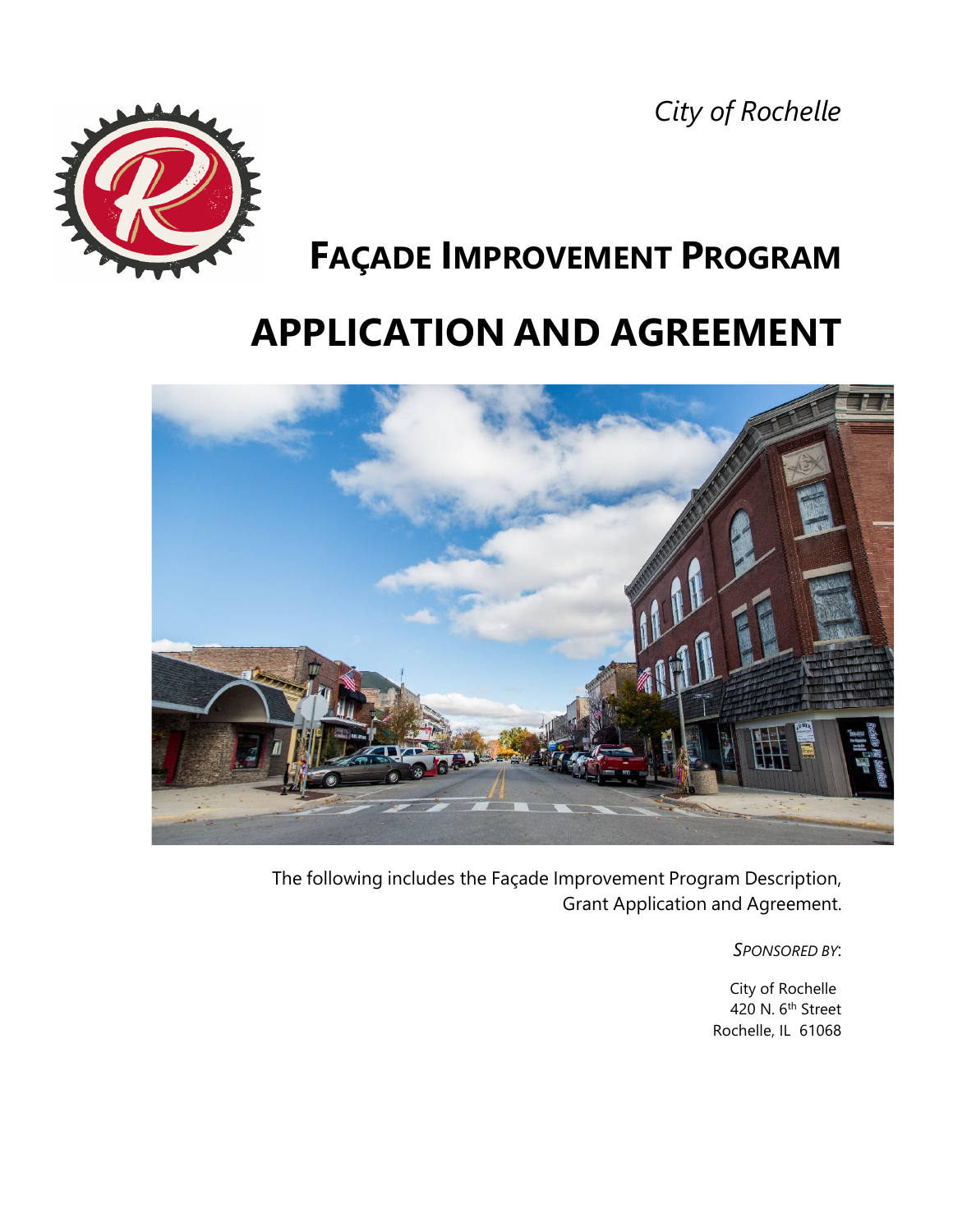# **CITY OF ROCHELLE** *Façade Improvement Program Description*

The City of Rochelle, in its continuing effort to support the development of local small commercial and retail businesses facilitates the Façade Improvement Program for all business owners and operators within the City limits. The following outlines the details of The City of Rochelle's Façade Improvement Program.

# **What is a Façade Improvement Program?**

The City wishes to encourage and support building and business owner investment in the upgrade of their existing building storefront. The Façade Improvement Program is a process where the City will provide a 50% matching grant to business or building owners who construct eligible improvements to the facades of their buildings. The City will match dollar-for-dollar an owner's investment in eligible improvements to the appearance of their building's storefront façade up to a maximum amount of \$5,000. The building or business owner who has funded the majority of the improvements must apply for and be approved in order to receive the 50% matching grant. The following provides the program's criteria for eligibility and the approval process.

# **Eligible Properties and Applicants**

All commercially operated buildings within the City limits are eligible for the Façade Improvement Program. Only one grant will be awarded per building within a five-year period. Only one grant will be awarded every-other year to a commercial building owner or business owner. Only improvements to facades that directly front a public right-of-way are eligible for funding. Any building with a zoning or building code violation is not eligible for the program. Any building owner or business owner with outstanding balances with the City or RMU are not eligible for the program. Any commercial building owner, or business owner with building owner authorization, may apply for the grant. Façade improvements beginning construction before January 1, 2022 will not be eligible.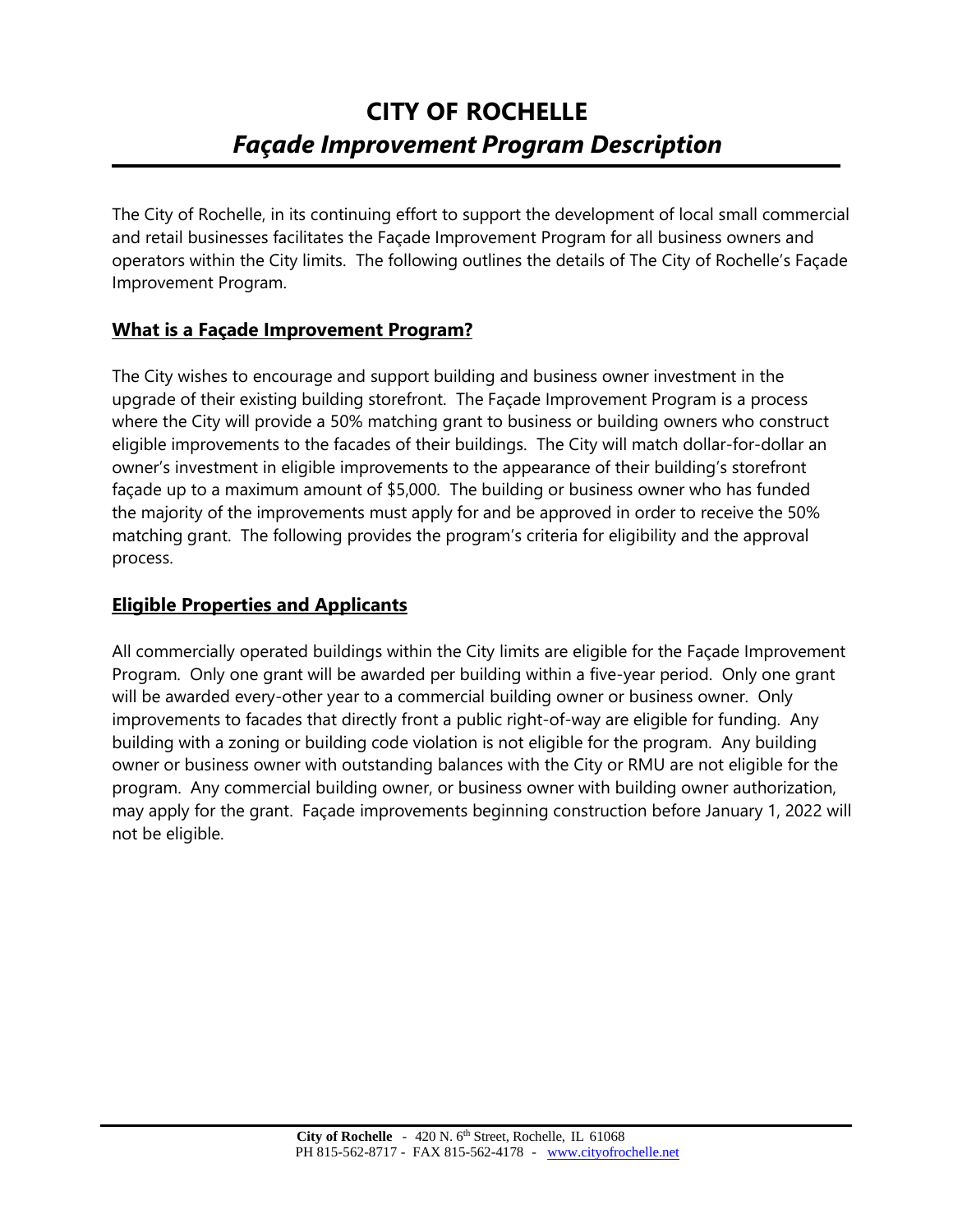# **Eligible Improvements**

The following improvements are eligible to receive funding through the program. A building or business owner who is undertaking an improvement project that includes a portion of the eligible improvements may apply for the matching grant, but only the improvements identified below will be eligible for funding

| <b>Brick Cleaning</b>                  | <b>Exterior Doors</b>            | <b>Streetscape Elements</b>   |  |
|----------------------------------------|----------------------------------|-------------------------------|--|
| <b>Tuck Pointing</b>                   | <b>Windows and Window Frames</b> | Landscaping                   |  |
| Painting                               | <b>Shutters and Awnings</b>      | Stairs, Porches, Railings     |  |
| Wall Façade Repair &                   | <b>Exterior Lighting</b>         | Roofs visible from the Street |  |
| Treatment                              |                                  |                               |  |
| <b>Original Architectural Features</b> | Signage Repair or                | Improvements for ADA          |  |
| repair or replacement                  | Replacement                      | compliance                    |  |

#### *Improvements Eligible for Façade Grant Funding*

# **Ineligible Projects**

The Façade Improvement Program will not provide funds for working capital, debt refinancing, equipment/inventory acquisition, application fees, permit fees, legal fees, plumbing repair/improvements, HVAC repair/improvements, parking lot resurfacing, or interior remodeling.

# **Administration**

Any commercial building or business owner within the City limits who wishes to apply for a Façade Improvement Grant can obtain an application at the Community Development Department at 333 Lincoln Highway. Applications for façade improvement matching grants will be accepted on a first come first serve basis. **Only complete applications that include all required submittal documents and information will be accepted**. The Community Development Department will review the application for accuracy and will determine if it meets the requirements for funding. Those requirements for funding include:

- Adherence to the zoning and code requirements
- **EXED** Improvements are eligible under the provisions of the Façade Improvement Program

If the application is determined to meet the requirements of the program, the application will be sent to the Review Committee for approval. The Review Committee shall consider the application and determine eligibility, and all decisions regarding eligibility of an applicant are final.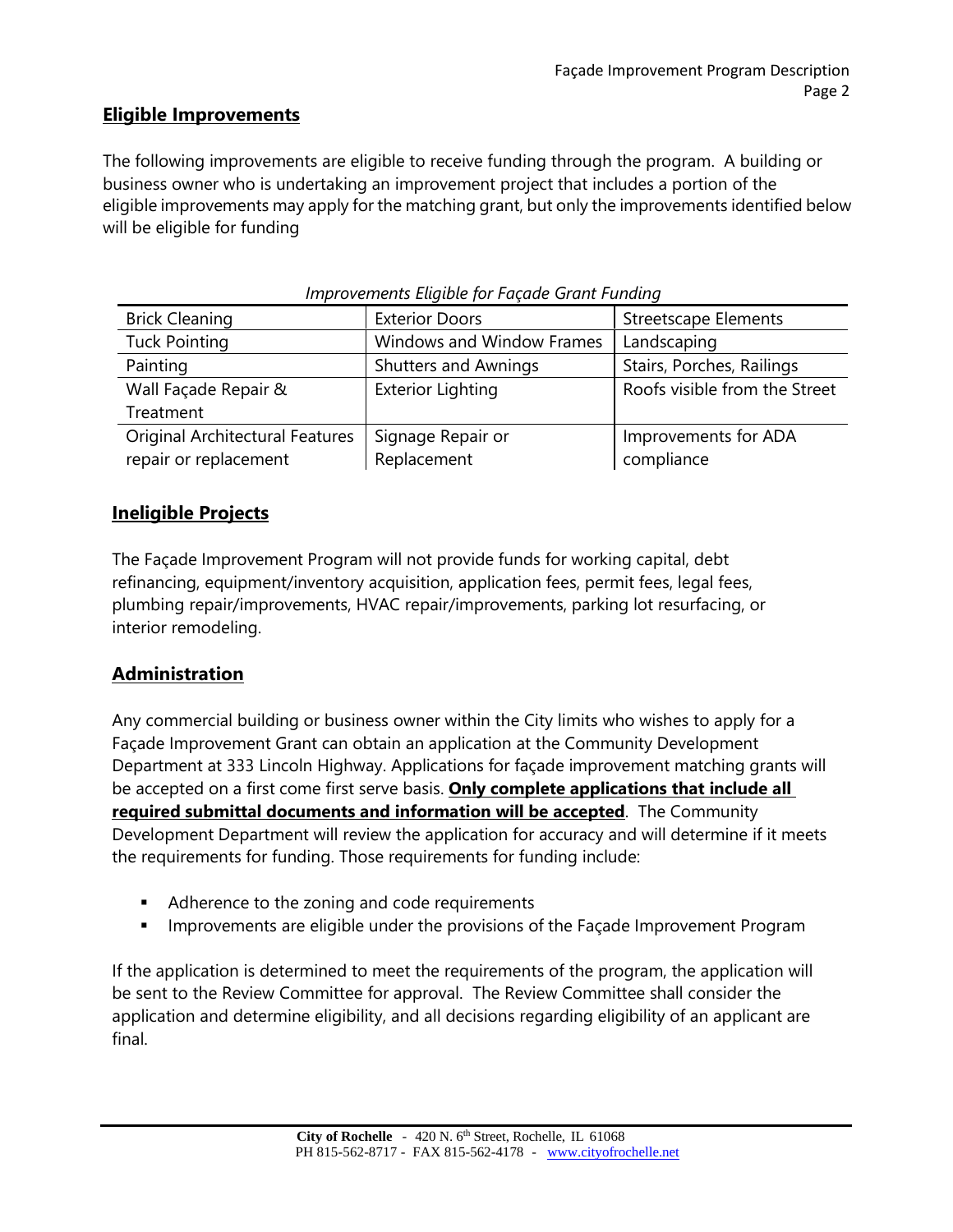If the application is approved, the applicant must enter into an agreement with the City of Rochelle. The Façade Improvement Grant Agreement stipulates that the improvements must be constructed within six months of approval. Matching grant funds will only be disseminated to the applicant once the construction of the approved improvements has been completed. Proof of payment to all vendors is also required. The improvements must also be inspected by the Community Development Department. Matching grant funds will be disseminated to the applicant within 45 days of a passing inspection.

If grant funding for a current funding cycle is completely distributed, applicants may be placed on a waiting list to be considered for a grant when funds become available.

# **Review of Proposals**

Every project will be evaluated for the value of its aesthetic improvement, extent/scope of work proposed and its potential economic impact. The staff review will consider the following aspects for its proposal review:

- 1) Analysis of Proposal
	- a. Aesthetic Improvement Value
		- i. Improvement in overall appearance
		- ii. Impact on the area
	- b. Extent/Scope of Work Proposed
		- i. Amount of construction to be conducted
		- ii. Adherence to the zoning and code requirements
	- c. Potential Economic Impact
		- i. Anticipated increase in assessed value
		- ii. Use of building following the project
			- 1. Ways it will contribute to the economic vitality
			- 2. How use is compatible with and/or compliments mix of existing area

# **Questions**

A grant application and submittal requirements are included with this packet. If you have further questions regarding the Facade Improvement Program, the City of Rochelle, Community Development Department can be reached at 815-562-8717, or by mail at 333 Lincoln Highway, Rochelle, IL 61068.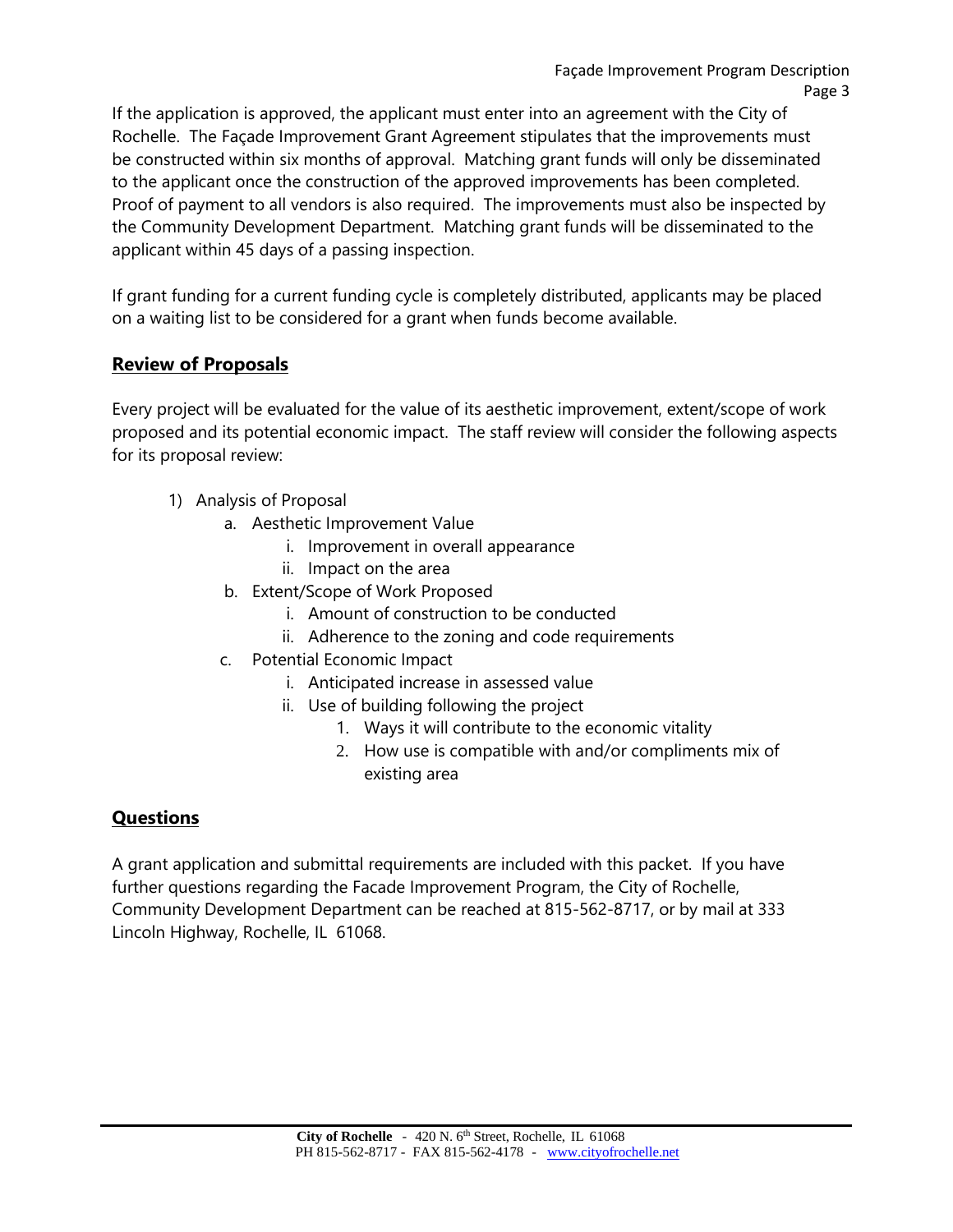

# **CITY OF ROCHELLE F***acade Improvement Grant Application*

*Please completely fill out this application and return it to the City of Rochelle with the items listed in the checklist on page 2.*

| <b>Applicant</b><br><b>Information</b> | Name                   | Phone           |
|----------------------------------------|------------------------|-----------------|
|                                        | <b>Mailing Address</b> | Fax             |
|                                        | Email                  | Federal Tax ID# |

| <b>Property</b><br>Information | Address                           |       |
|--------------------------------|-----------------------------------|-------|
|                                | Property Identification Number(s) | Phone |

### *Proposed Improvement(s) - Check all that apply*

| <b>Brick Cleaning</b>                                             | <b>Exterior Doors</b>               | Streetscape<br>Elements            |
|-------------------------------------------------------------------|-------------------------------------|------------------------------------|
| <b>Tuck Pointing</b>                                              | <b>Windows and Window</b><br>Frames | Landscaping                        |
| Painting                                                          | <b>Shutters and Awnings</b>         | Stairs, Porches,<br>Railings       |
| Wall Facade Repair &<br>Treatment                                 | <b>Exterior Lighting</b>            | Roofs visible from<br>the Street   |
| <b>Original Architectural Features</b><br>(repair or replacement) | Signage Repair or<br>Replacement    | Improvements for<br>ADA compliance |

Other proposed façade improvements (please specify)

 $\overline{a}$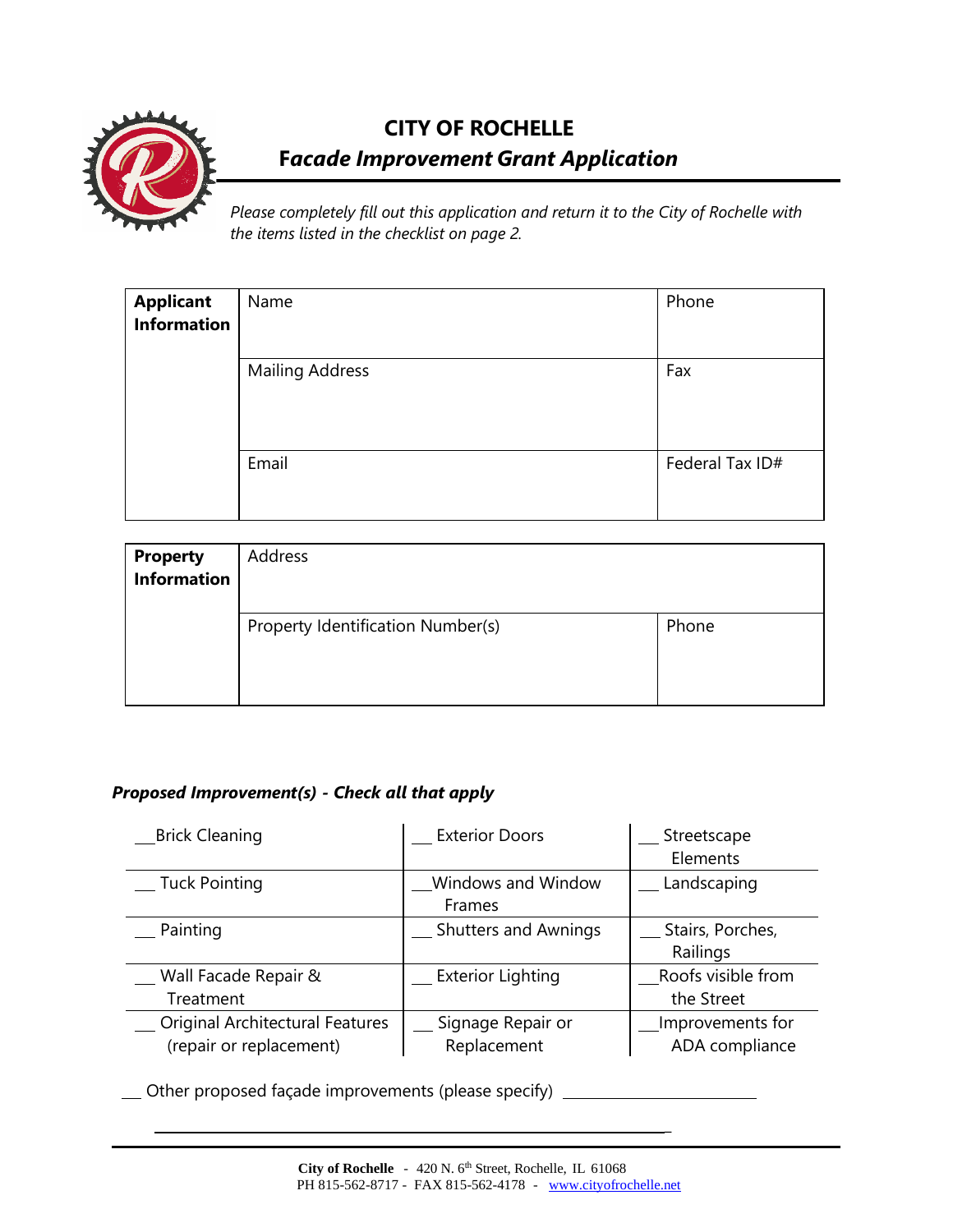*Please describe the scope of the proposed project below (include a summary of the building's current condition, areas to be improved and how, as well as any proposed materials or colors)*

#### *The following items must be submitted with the Facade Grant Application:*

- □ Completed and signed City of Rochelle Facade Grant Application
- $\Box$  Current photographs of the property to be improved (entire façade and details)
- $\Box$  Historical photograph of the property to be improved (if available)
- $\Box$  Drawings of proposed improvements (drawings do not have to be architectural renderings, but should be to scale so that the City can understand the proposed project).
- □ Color and material samples if relevant (material specifications supplied by manufacturer)
- □ One independent contractor estimate and/or material expense list
- □ No outstanding balances with the City or RMU

I agree to comply with the guidelines and standards of the City of Rochelle Facade Improvement Program and I understand that this is a voluntary program, under which the City has the right to approve or deny any project or proposal or portions thereof.

| Applicant(s) Signature | Date |
|------------------------|------|
|------------------------|------|

Building Owner's Signature \_\_\_\_\_\_\_\_\_\_\_\_\_\_\_\_\_\_\_\_\_\_\_\_\_\_\_\_\_\_\_\_\_ Date \_\_\_\_\_\_\_\_\_\_\_\_\_\_ (If separate from applicant)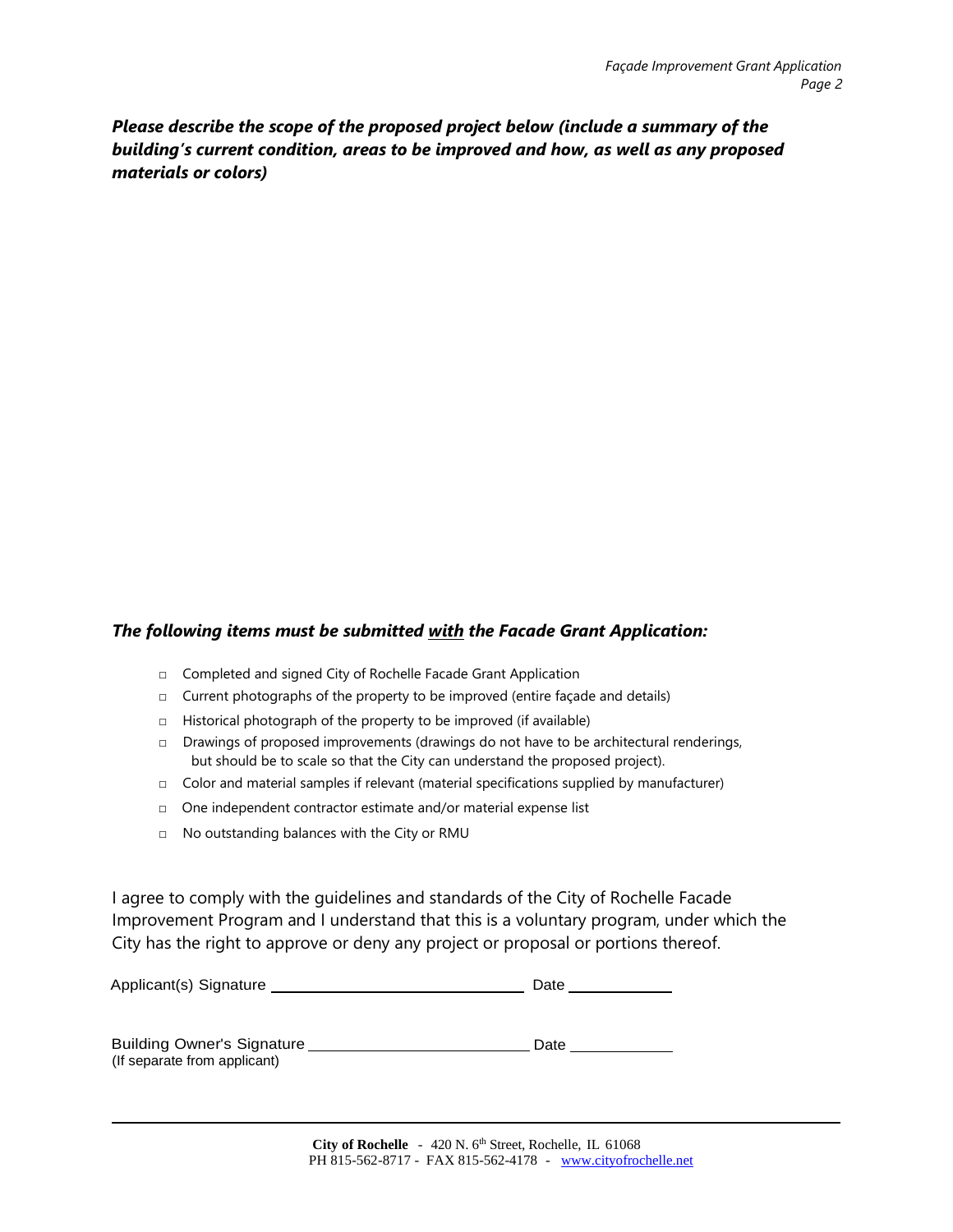# **CITY OF ROCHELLE** *Façade Improvement Grant Agreement*

| <b>THIS AGREEMENT,</b> entered into this ______ day of _______________________________ between  |  |
|-------------------------------------------------------------------------------------------------|--|
| the City of Rochelle, Illinois (hereinafter referred to as "CITY") and the following designated |  |
| OWNER/LESSEE, to witness:                                                                       |  |
|                                                                                                 |  |
|                                                                                                 |  |
|                                                                                                 |  |
|                                                                                                 |  |
| Address of Property to be improved:                                                             |  |
|                                                                                                 |  |
|                                                                                                 |  |
|                                                                                                 |  |

#### **WITNESSETH:**

**WHEREAS,** the City of Rochelle has established a Façade Improvement Program for application within the City limits; and

**WHEREAS,** said Façade Improvement Program is administered by the CITY with the advice of the Community Development Department and is funded by City funds for the purposes of controlling and preventing blight and deterioration within the City limits; and

**WHEREAS,** pursuant to the Façade Improvement Program, the City has agreed to participate, subject to its sole discretion, in reimbursing owners/lessees for the cost of eligible exterior improvements to commercial establishments within the City limits up to a maximum of one-half (1/2) of the approved contract cost of such improvements and no more than \$5,000; and

**WHEREAS,** the OWNER/LESSEE'S property is located within the City limits, and the OWNER/LESSEE desires to participate in the Façade Improvement Program pursuant to the terms and provisions of this Agreement.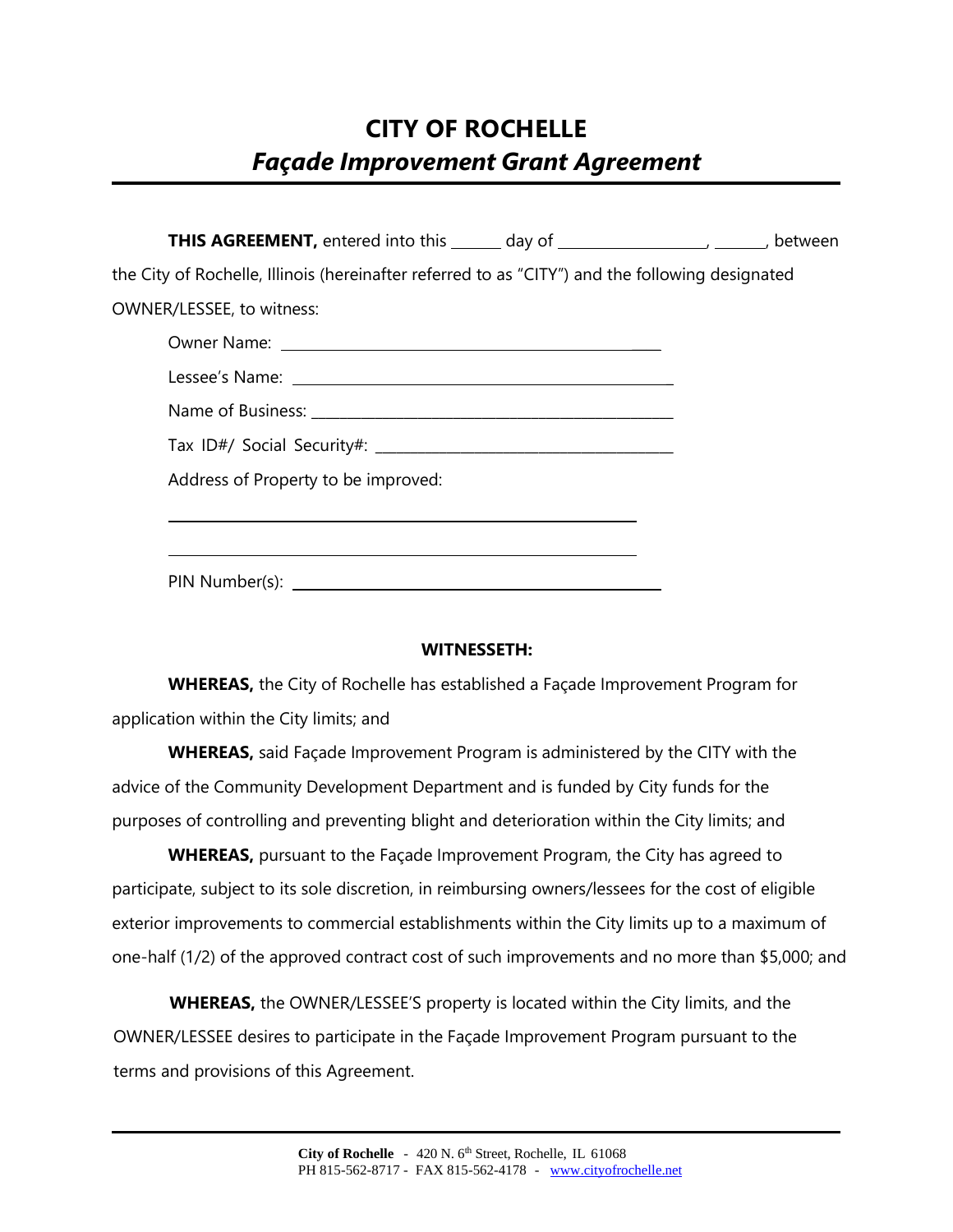**NOW THEREFORE,** in consideration of the mutual covenants and agreements obtained herein, the CITY and the OWNER/LESSEE do hereby agree as follows:

#### **SECTION 1**

With respect to the façade improvements to the structural elevation fronting a public roadway and related improvements, the CITY shall reimburse the OWNER/LESSEE for the cost of improvements to the OWNER/LESSEE'S property at the rate of fifty percent (50%) of such costs up to a maximum amount of \$5,000.

The actual total reimbursement amounts per this Agreement shall not exceed \$  $f$  for façade improvements and  $\frac{1}{2}$  for architectural fees related to the eligible improvements. The improvement costs, which are eligible for CITY reimbursement, include all labor, materials, equipment, and other contract items necessary for the proper execution of the work as shown on the plans, design drawings, specifications, and estimates approved by the CITY. Such plans, design drawings, specifications, and estimates are attached hereto as EXHIBIT A.

#### **SECTION 2**

No improvement work shall be undertaken until its design has been submitted to and approved by the CITY. Following approval, the OWNER/LESSEE shall contract for the work and shall commence and complete all such work within six months from the date of such approval. The OWNER/LESSEE may request a ninety-day (90) extension provided there is a demonstrated hardship.

#### **SECTION 3**

The City Building Inspector/Zoning Administrator shall periodically review the progress of the contractor's work on the façade improvements pursuant to the Agreement. All work which is not in conformance with the approved plans, design drawings, and specifications shall be immediately remedied by the OWNER/LESSEE and deficient or improper work shall be replaced and made to comply with the approved plans, design drawings, and specifications and the terms of this Agreement.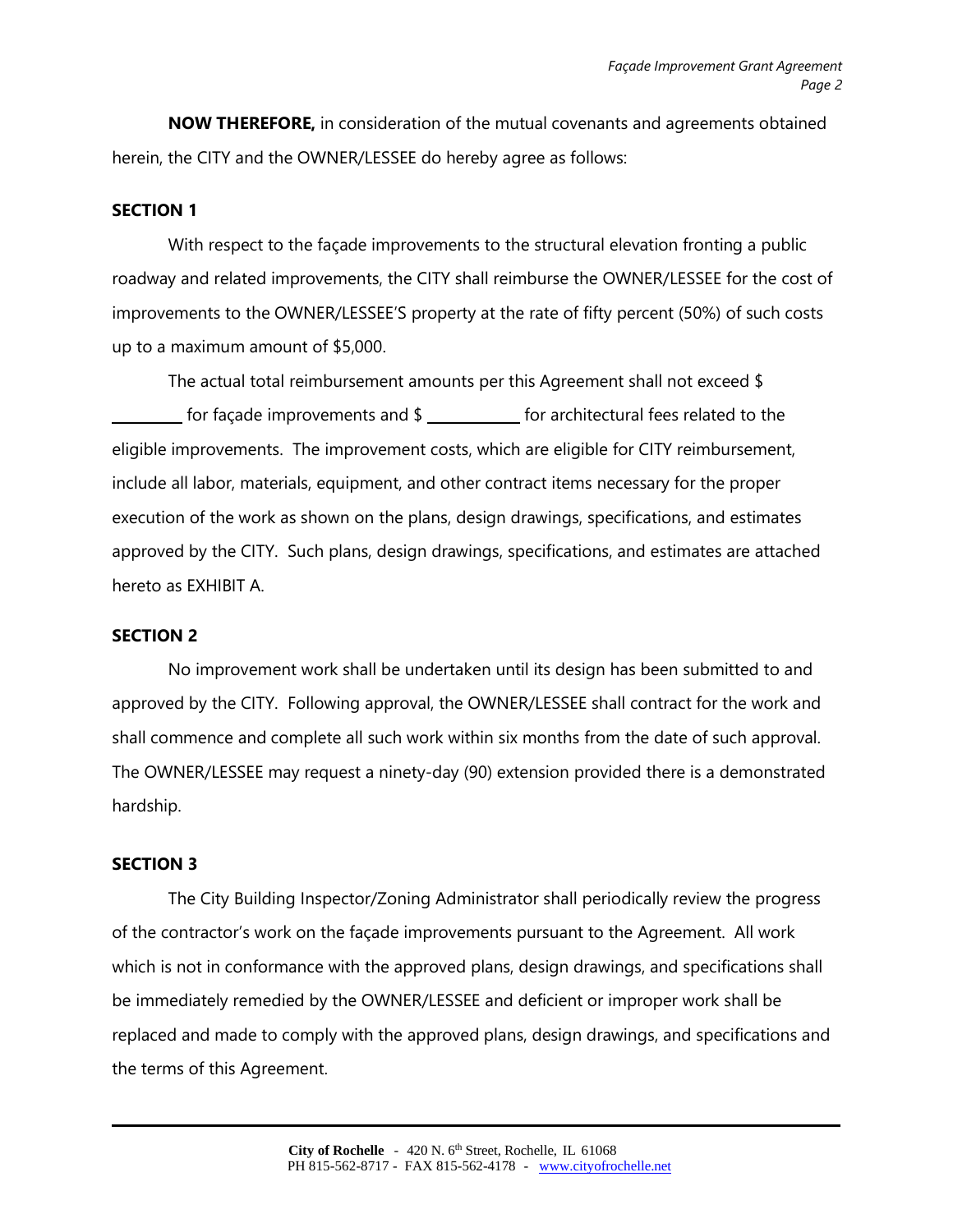#### **SECTION 4**

Upon completion of the improvements and upon their final inspection and approval by the City Building Inspector/Zoning Administrator, the OWNER/LESSEE shall submit to the CITY a properly executed and notarized contractor statement showing the full cost of the work as well as each separate component amount due to the contractor and each and every subcontractor involved in furnishing labor, materials, or equipment necessary to complete the façade improvement related work. In addition, the OWNER/LESSEE shall submit to the CITY proof of payment of the contract cost pursuant to the contractor's statement and final lien waivers from all contractors and subcontractors. The OWNER/LESSEE shall also submit to the CITY a copy of the architect's statement of fees for professional services for preparation of plans and specifications for the façade improvements. The CITY shall, within forty-five (45) days of receipt of the contractor's statement, proof of payment, and lien waivers, and the architect's statement, issue a check to the OWNER/LESSEE as reimbursement for one-half of the approved construction cost estimate or one-half of the actual construction cost, whichever is less.

#### **SECTION 5**

If the OWNER/LESSEE or the OWNER/LESSEE'S contractor fails to complete the improvement work provided for herein in conformity with the approved plans, design drawings, and specifications and the terms of this Agreement, then upon written notice being given by the City Manager to the OWNER/LESSEE, by certified mail to the address listed above, this Agreement shall terminate and the financial obligation on the part of the CITY shall cease and become null and void.

#### **SECTION 6**

Upon completion of the improvement work pursuant to this Agreement and for a period of four (4) years thereafter, the OWNER/LESSEE shall be responsible for properly maintaining such improvements in finished form and without change or alteration thereto, as provided in this Agreement, and for the said period of four (4) years following completion of the construction thereof, the OWNER/LESSEE shall not enter into any Agreement or contract or take any other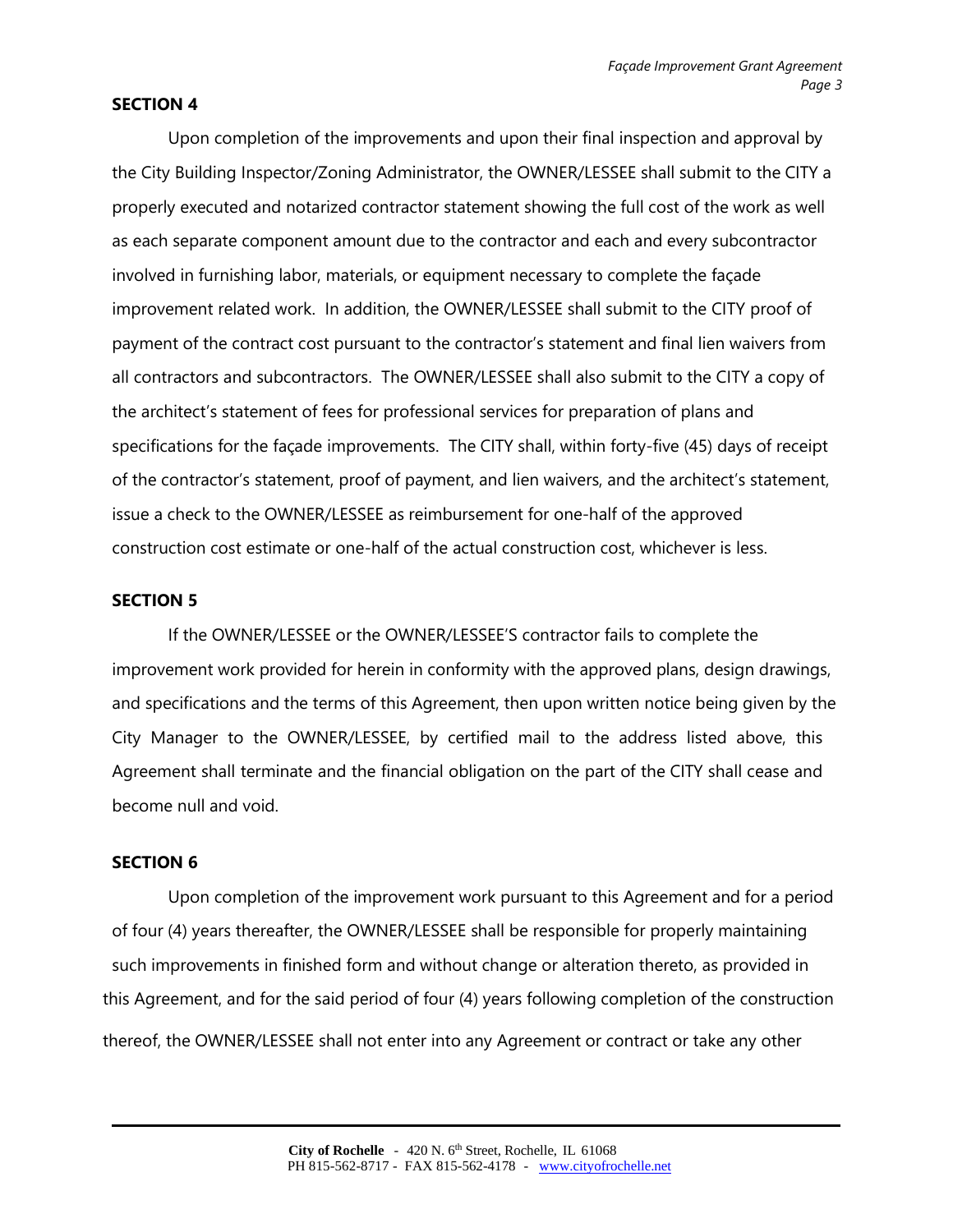steps to alter, change, or remove such improvements, or the approved design thereof, nor shall the OWNER/LESSEE undertake any other changes, by contract or otherwise, to the improvements provided in this Agreement unless such changes are first submitted to the CITY, and any additional review body designated by the City Manager, for approval. Such approval shall not be unreasonably withheld if the proposed changes do not substantially alter the original design concept of the improvements as specified in the plans, design drawings, and specifications approved pursuant to this Agreement. OWNER/LESSEE shall execute and record a restrictive covenant at the CITY'S request.

#### **SECTION 7**

This Agreement shall be binding upon the CITY and upon the OWNER/LESSEE and its successors, to said property for a period of four (4) years from and after the date of completion and approval of the façade improvements provided herein. It shall be the responsibility of the OWNER/LESSEE to inform subsequent OWNER(S)/LESSEE(S) of the provisions of this Agreement.

#### **SECTION 8**

The OWNER/LESSEE releases the CITY from, and covenants and agrees that the CITY shall not be liable for, and covenants and agrees to indemnify and hold harmless the CITY and its officials, officers, employees, and agents from and against any and all losses, claims, damages, liabilities, or expenses, of every conceivable kind, character and nature whatsoever arising out of, resulting from or in any way connected with directly or indirectly with the façade improvement(s),. Including but not limited to actions arising from the Prevailing Wage Act (820 ILCS 30/0.01 et seq.) The OWNER/LESSEE further covenants and agrees to pay for or reimburse the CITY and its officials, officers, employees, and agents for any and all costs, reasonable attorney's fees, liabilities, or expenses incurred in connection with investigating, defending against or otherwise in connection with any such losses, claims, damages, liabilities, or causes of action. The CITY shall have the right to select legal counsel and to approve any settlement in connection with such losses, claims, damages, liabilities, or causes of action. The provisions of this section shall survive the completion of said façade improvement(s).